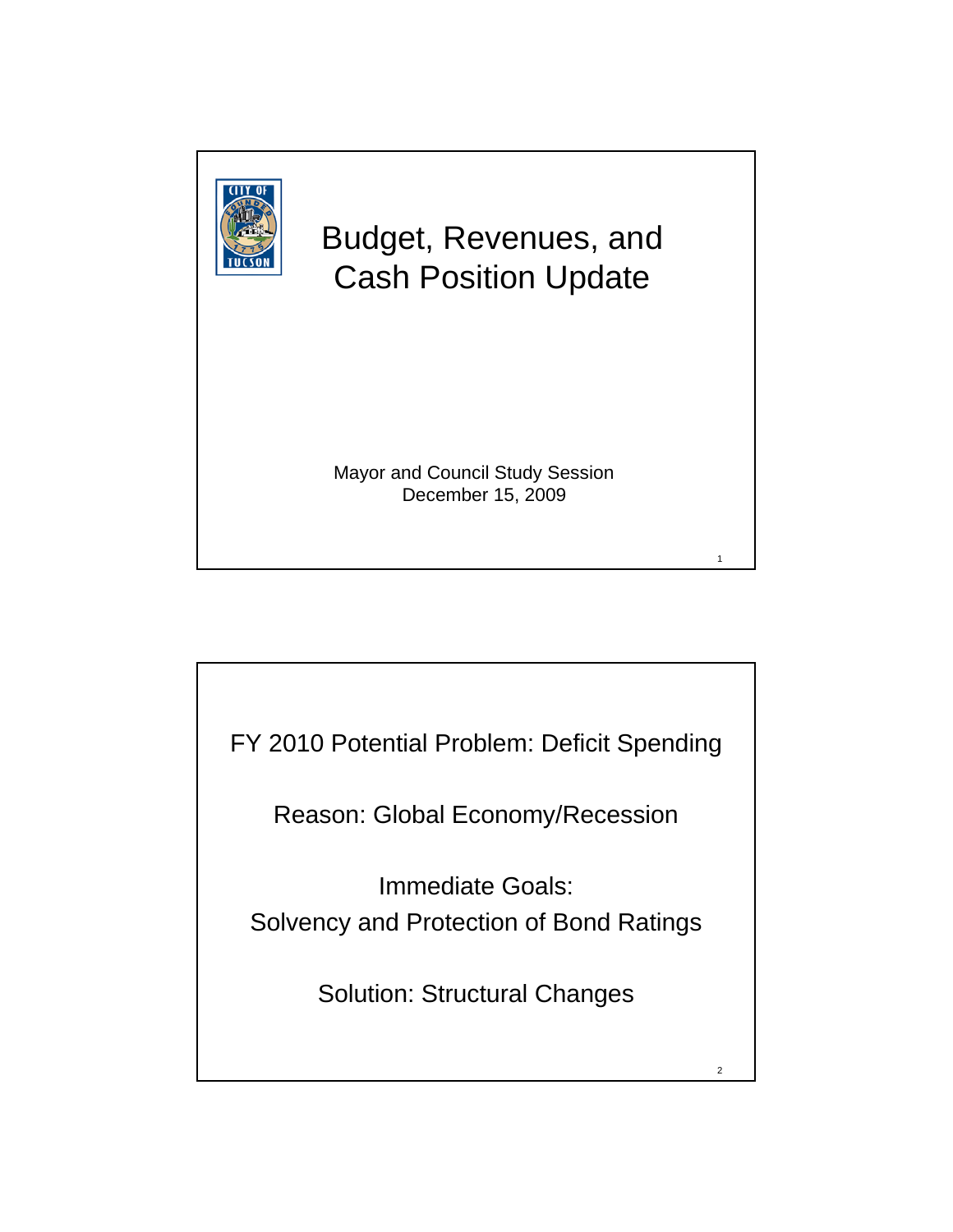

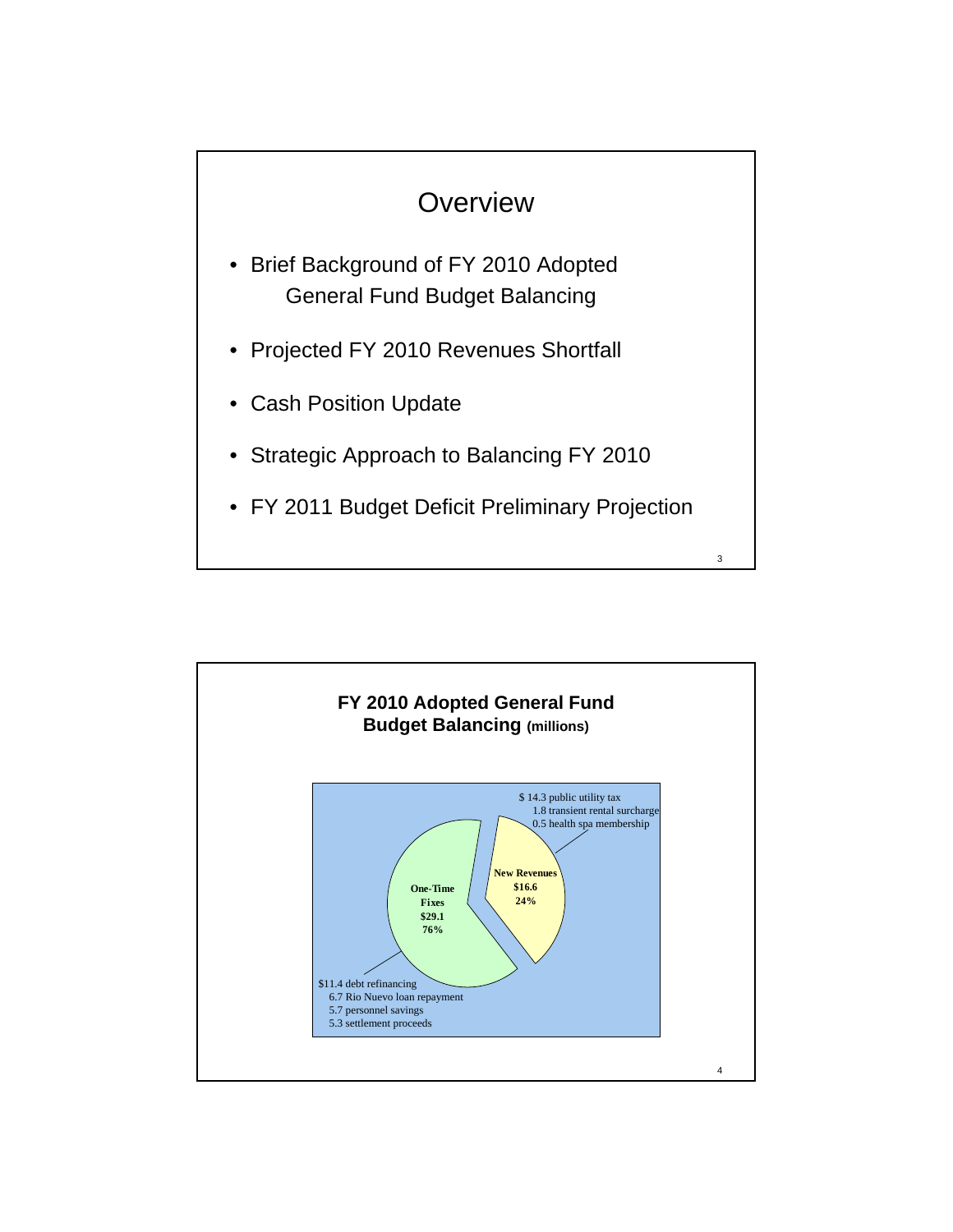

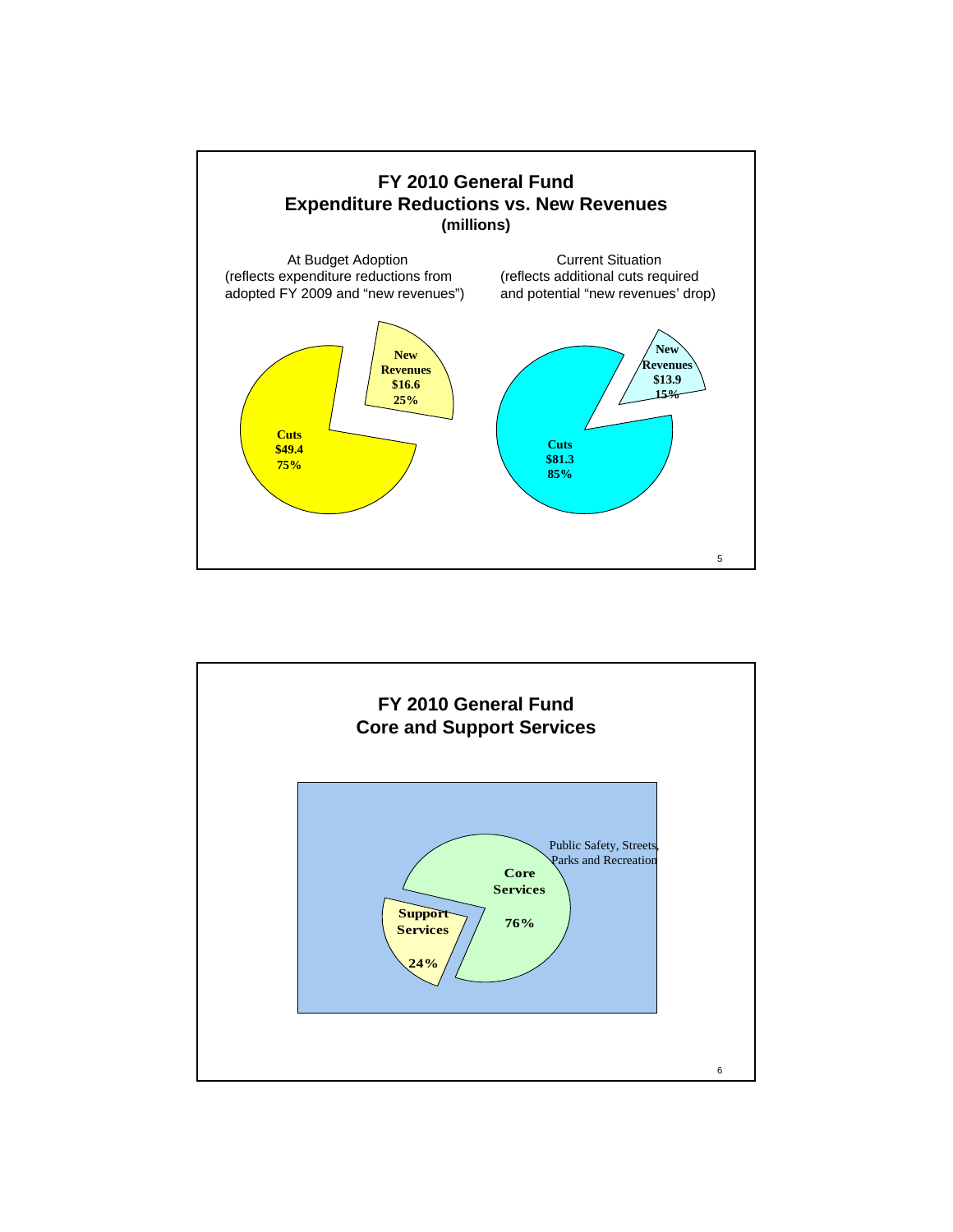

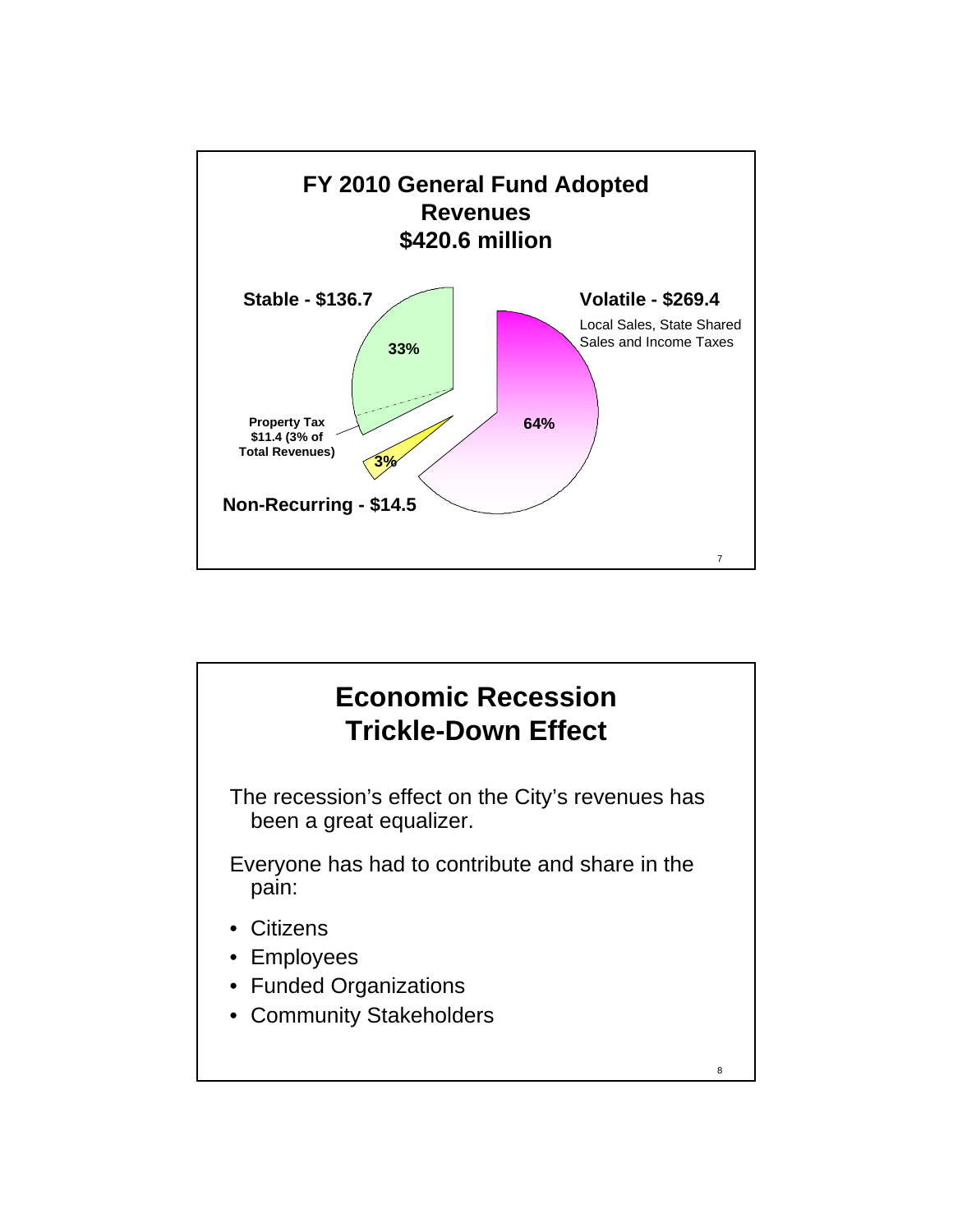## **Current Situation not an Internal "Budget Problem"**

- FY 2010 expenditures have been held within budgeted amounts (e.g., Financial Monitoring Team, expenditure oversight).
- FY 2010 key revenues were adopted conservatively at levels that anticipated further reductions.
	- Local sales tax was budgeted at 22% less than adopted FY 2009 and at almost 6% less than actual FY 2009 revenues.
	- State shared sales tax was budgeted using an estimate provided by the State of Arizona.
- Unforeseeable that a \$5.3 million lawsuit settlement will not be received this fiscal year as expected.

| We are not alone                                                                                                                                                    |    |
|---------------------------------------------------------------------------------------------------------------------------------------------------------------------|----|
| <b>City of Phoenix Budget Situation</b>                                                                                                                             |    |
| • Projecting shortfalls up to \$95 million in General Fund<br>revenues from the adopted \$1.1 billion.                                                              |    |
| •Looking at cuts of up to 25% in each department                                                                                                                    |    |
| <b>State of Arizona Budget Situation</b>                                                                                                                            |    |
| •\$1.6 billion+ remaining shortfall for FY 2010;<br>\$3 billion+ shortfall projected for FY 2011                                                                    |    |
| . Income Tax collections are down by \$100 million this<br>year statewide because of falling revenues; this is<br>reflected in the City's FY 2011 projected deficit | 10 |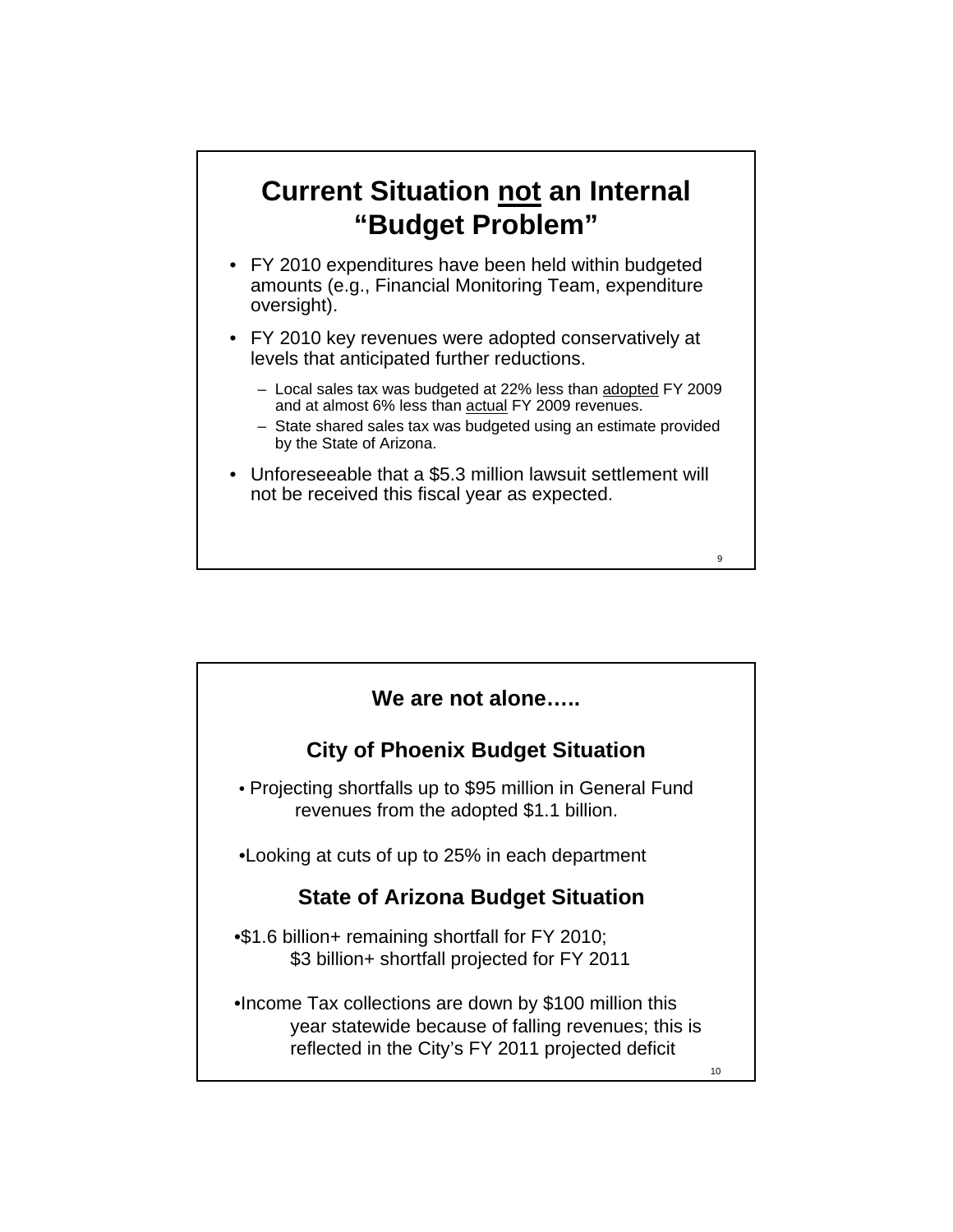

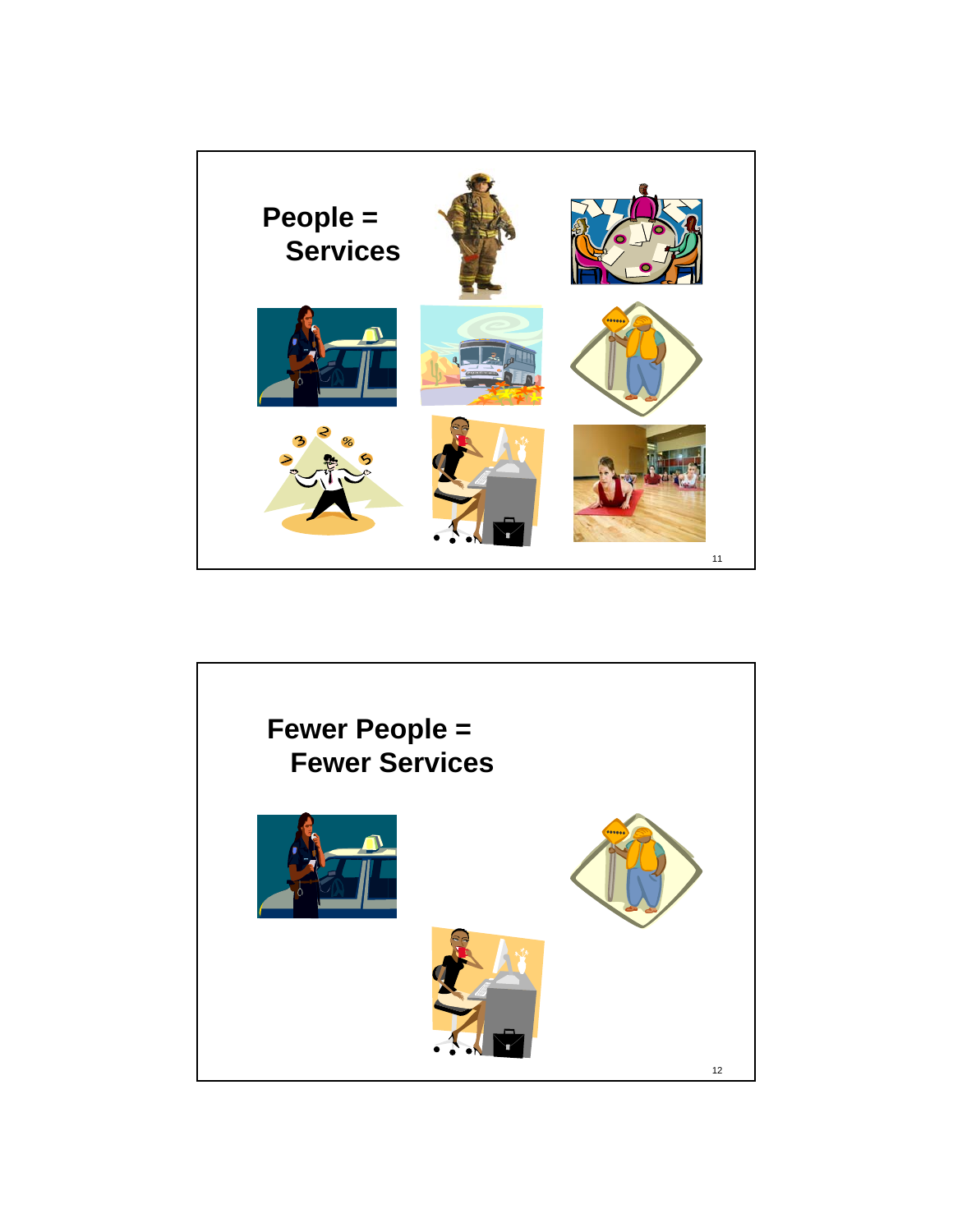# Service and Program Reductions Implemented in Fiscal Years 2009/2010

- Elimination of 400 Vacant Positions (included over 290 General Fund Positions)
- Residential Street Paving Suspended
- Five Swimming Pools Closed in Winter
- Decrease in Leisure Class Offerings
- Reduction in Neighborhood Center Hours
- Deferred Maintenance of Park Facilities and City Buildings
- Deferred Vehicle, Equipment, and Computer **Replacements**
- Reduction in Outside Agencies Funding

The End of Service Retirement Program, turnover savings, and elimination of vacancies have all helped to offset revenue shortfalls in recent years. However, our employee attrition rate has been slowing down. Employee salary and benefits account for 70% of the FY 2010 Adopted General Fund budget. Employee Costs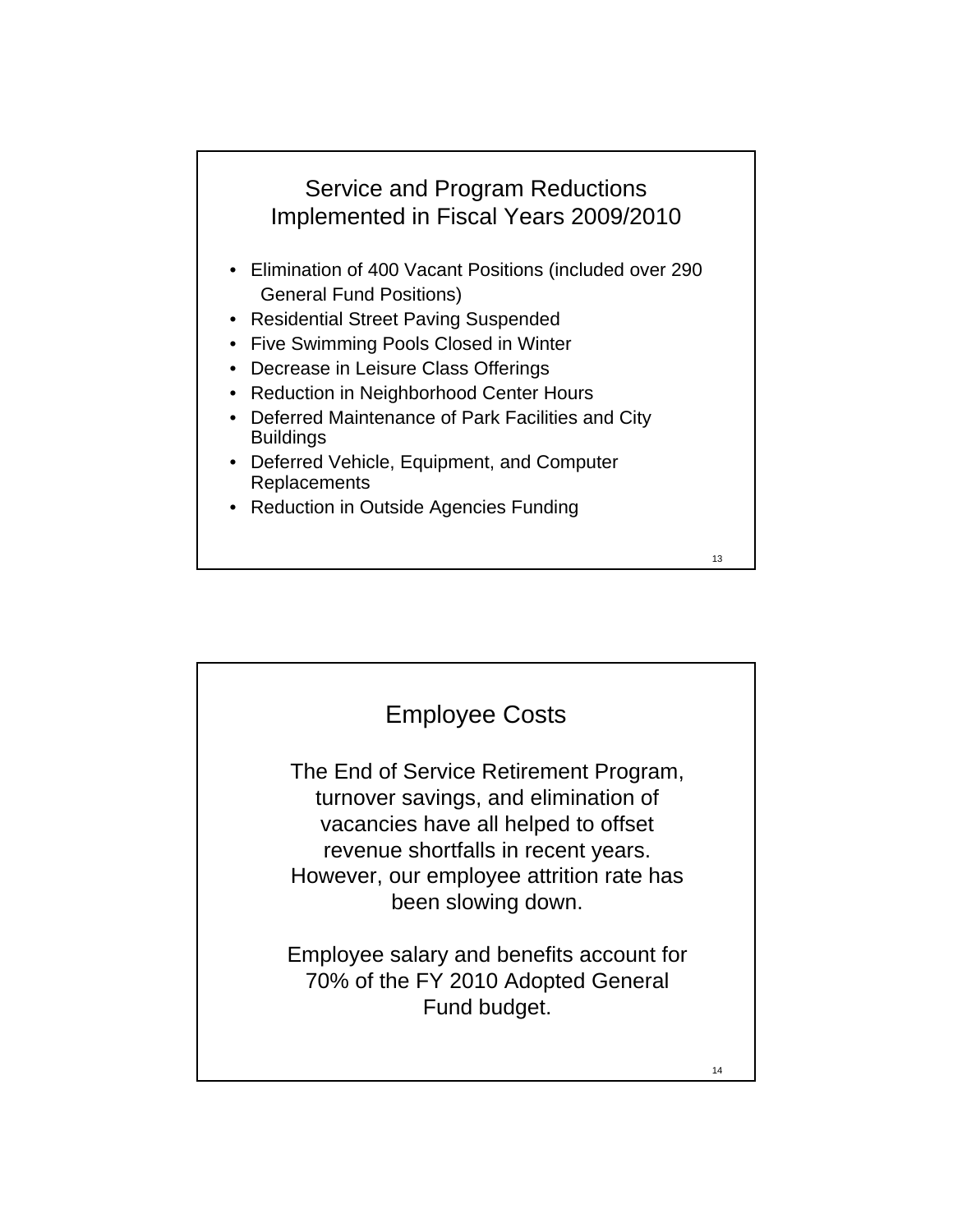

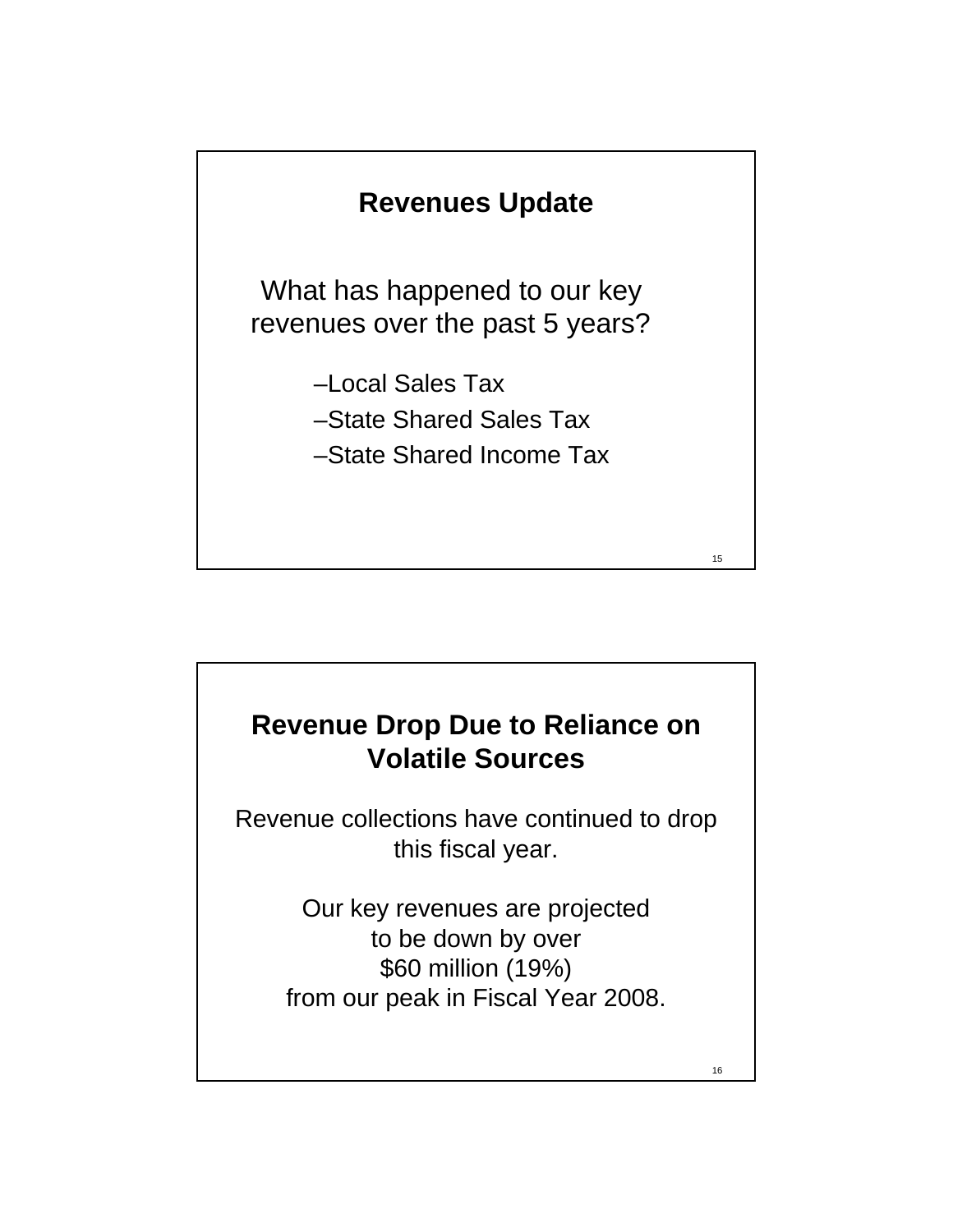

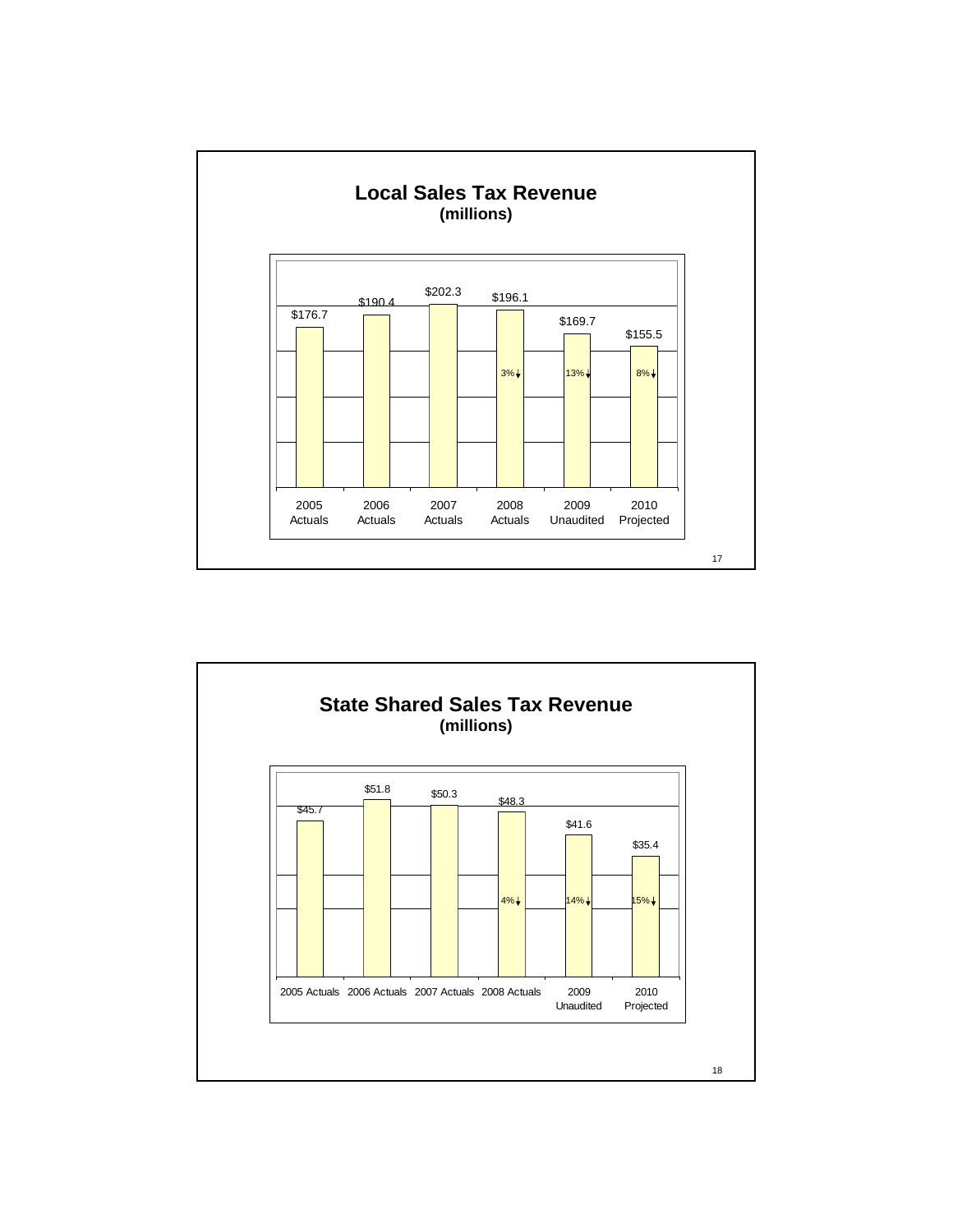

## 20 **City and State-Shared Sales Tax Forecasting** For purposes of projecting City and State-shared sales tax, the City relies on quarterly forecast reports prepared by the State of Arizona's Finance Advisory Committee. The quarterly forecast report contains projections from the following agencies: • Finance Advisory Committee • Joint Legislative Budget Committee • University of Arizona Economic and Business Research (EBR) General Fund base model • EBR's conservative forecast model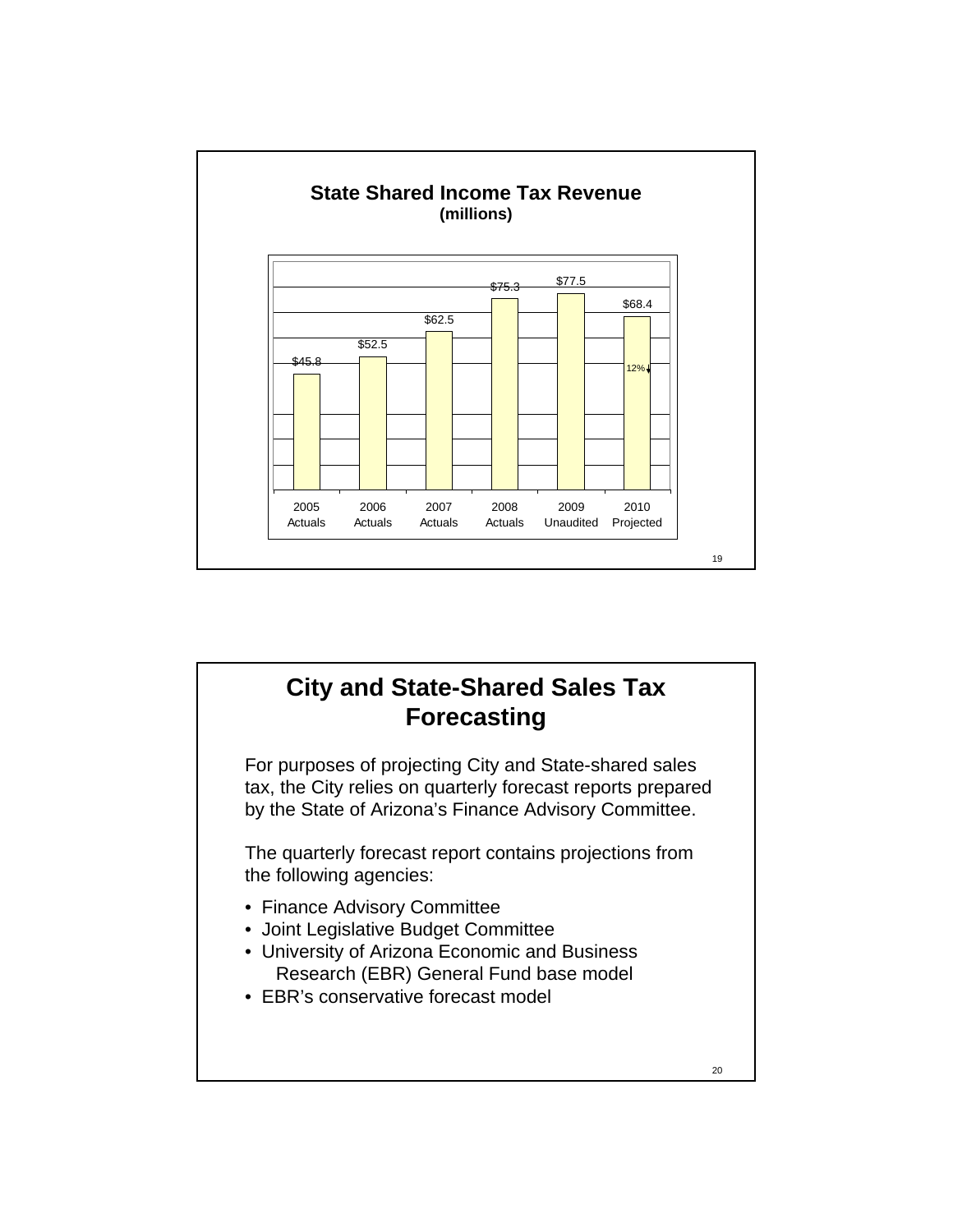

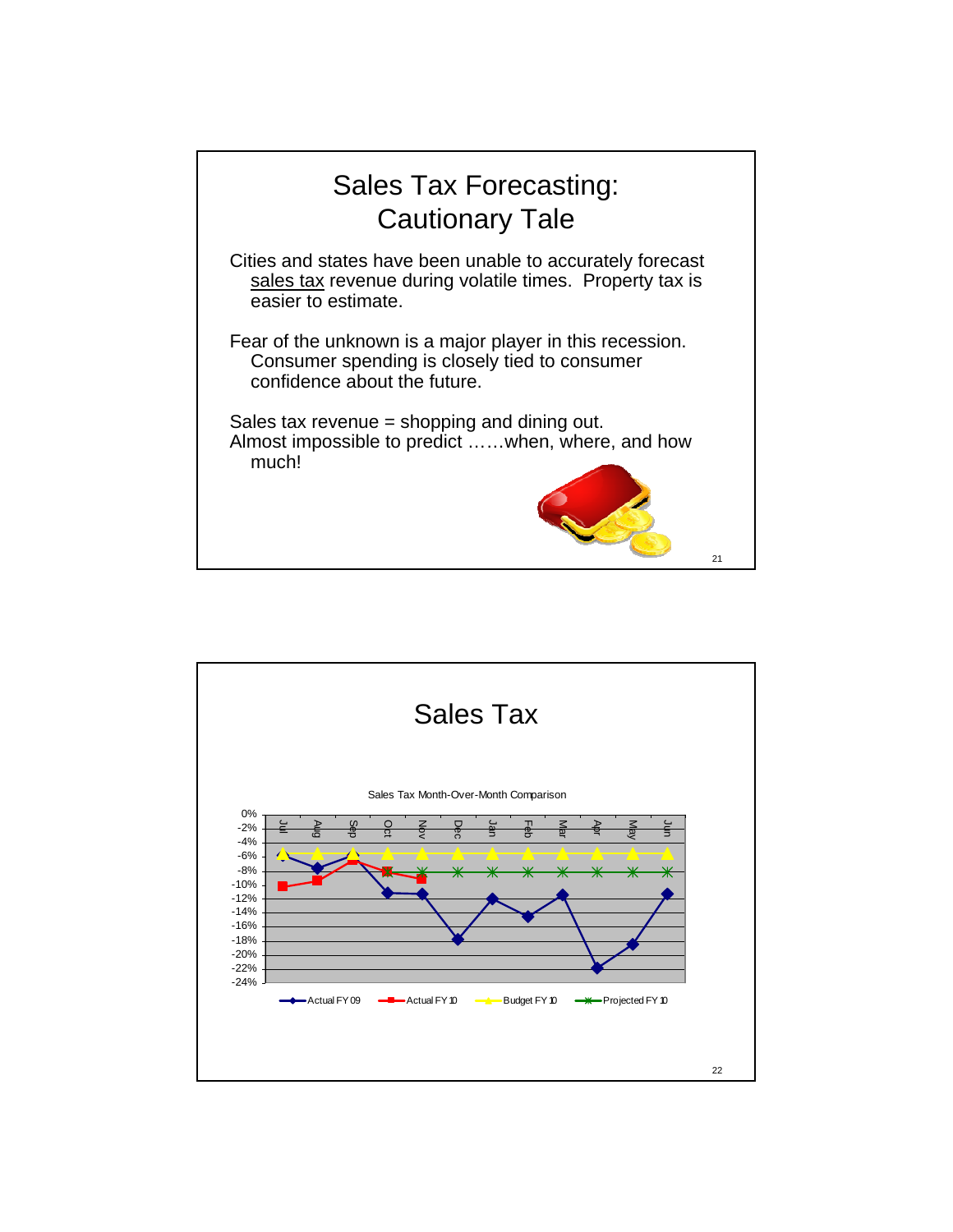

| Revenue                                | <b>Projected Shortfall</b><br>FY 2010 |
|----------------------------------------|---------------------------------------|
| Sales Tax                              | \$4.8                                 |
| <b>State Shared Sales Tax</b>          | 5.3                                   |
| Utility Tax                            | 2.1                                   |
| <b>Transient Rental Surcharge</b>      | 0.65                                  |
| Use Tax                                | 3.7                                   |
| <b>Transient Occupancy Tax</b>         | 1.8                                   |
| Fines, Forfeitures & Penalties         | 3.9                                   |
| Lawsuit                                | 5.3                                   |
| Misc Other Revenue Shortfall           | 4.3                                   |
| Projected Revenue Shortfall (11-24-09) | \$31.85                               |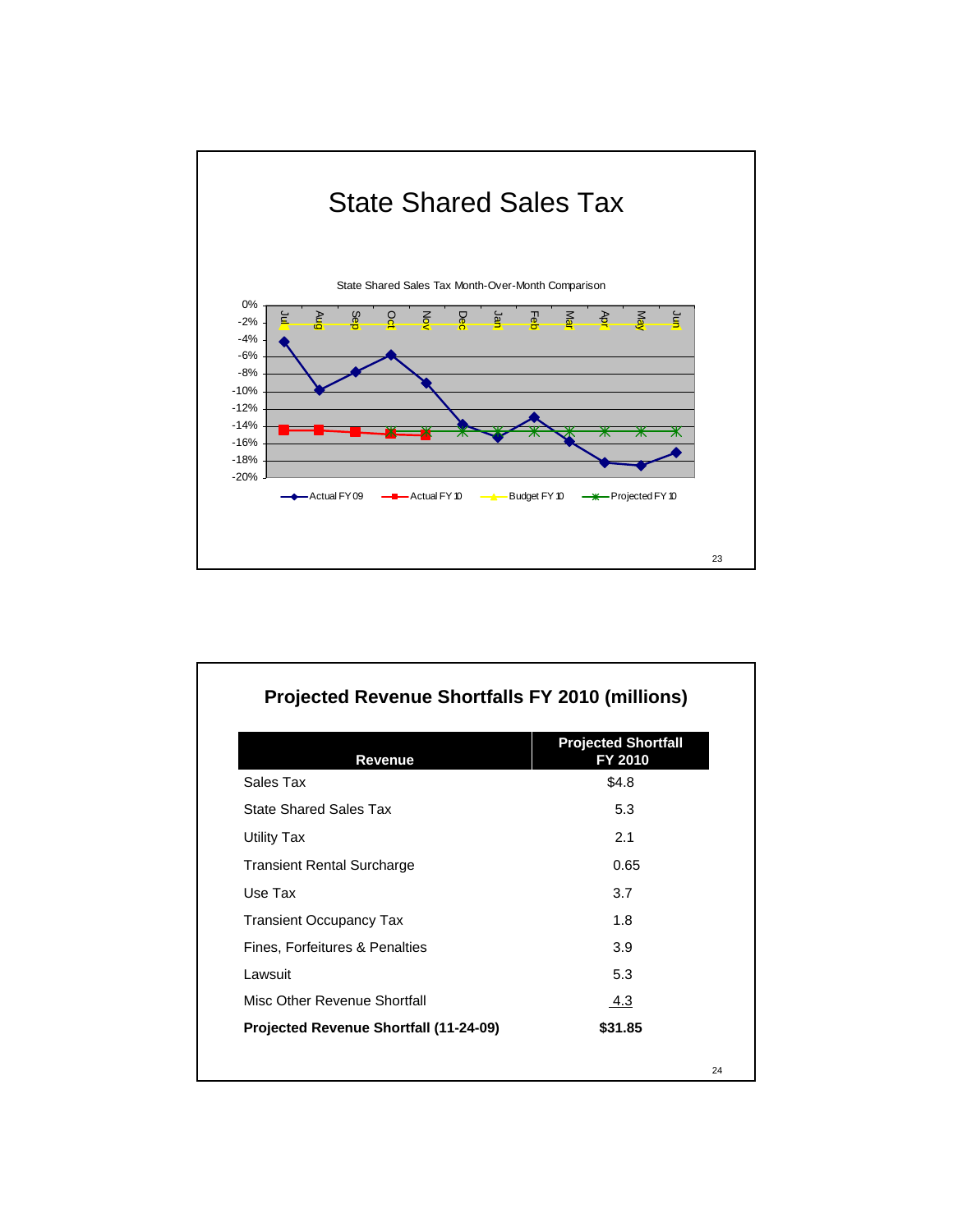

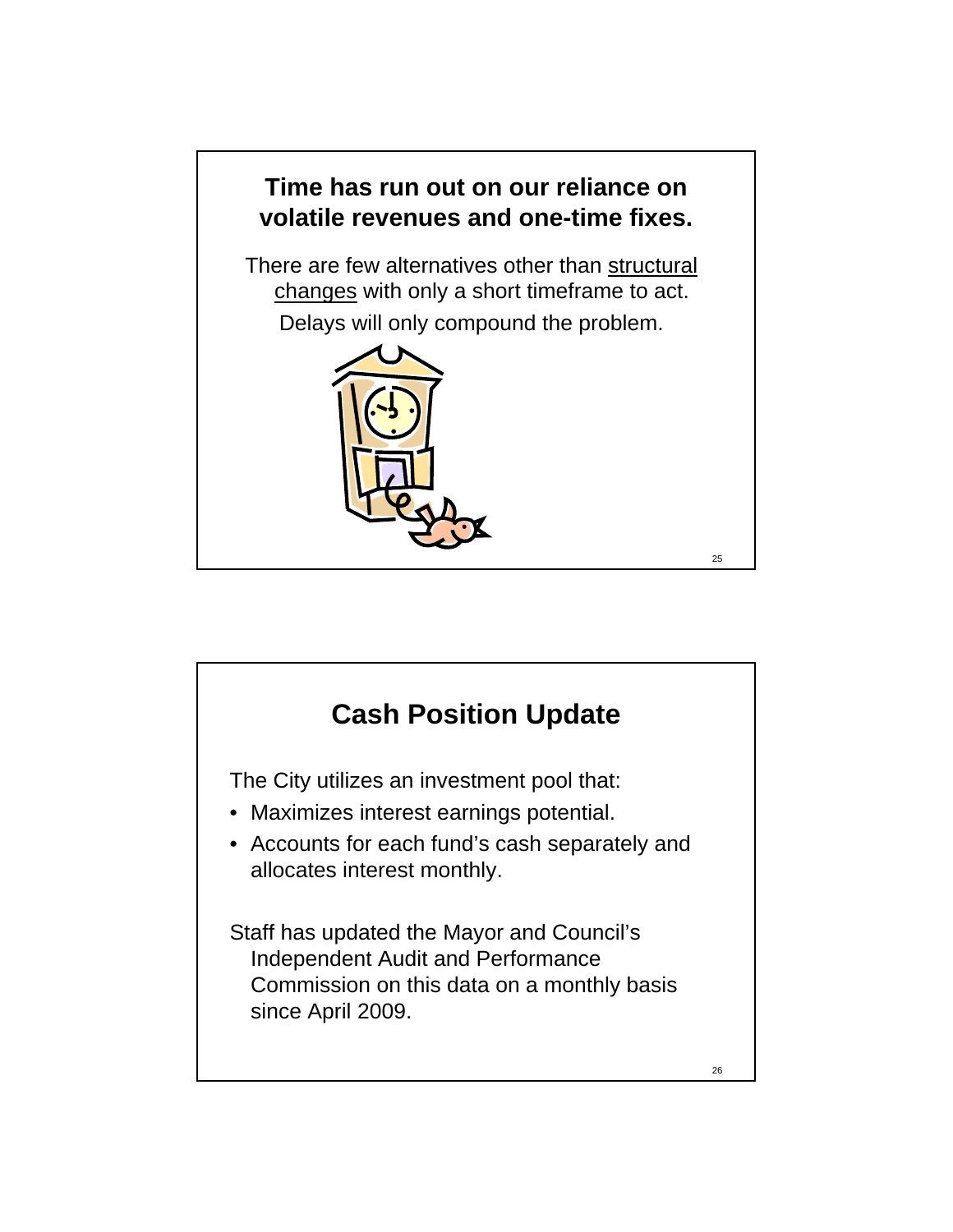

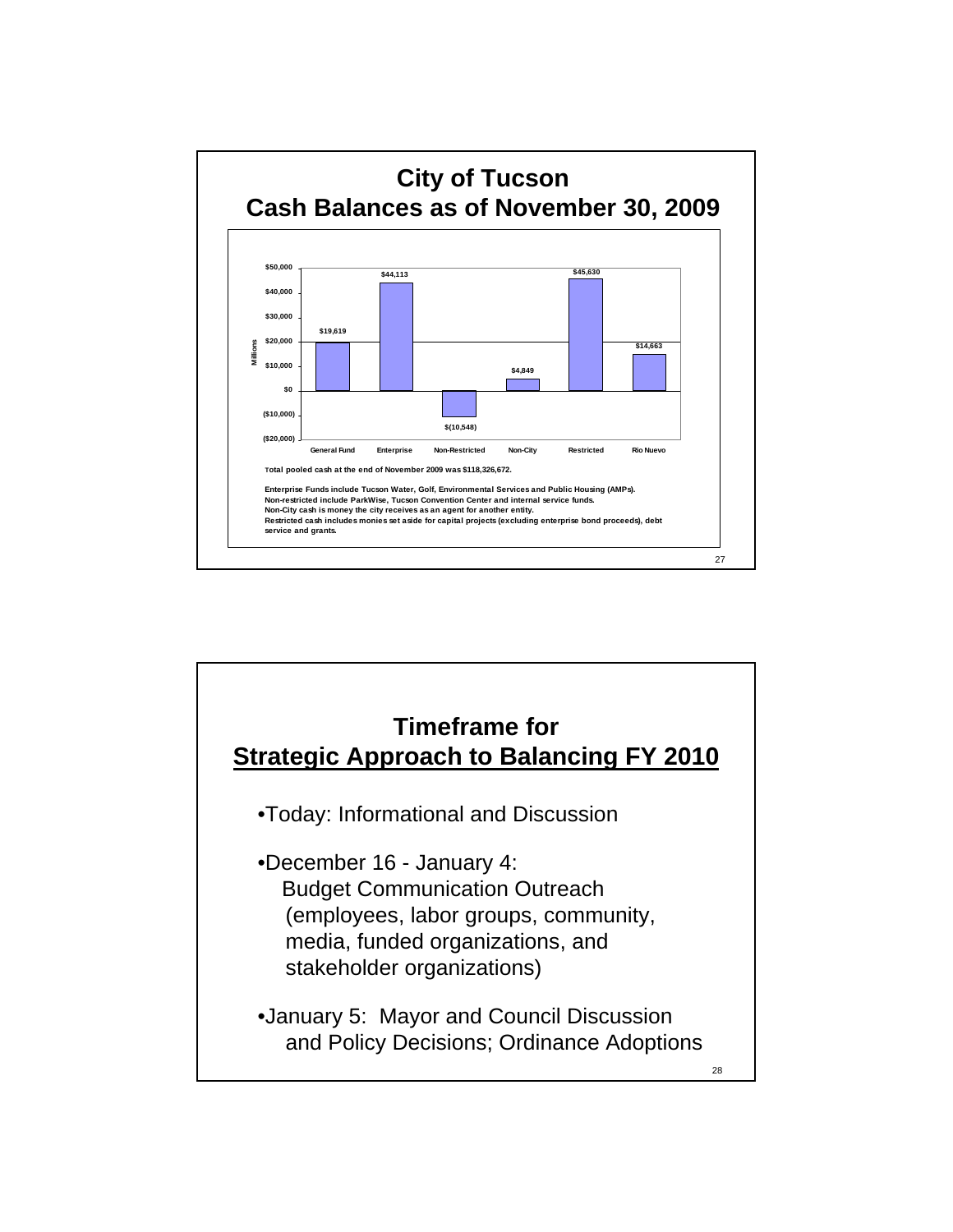

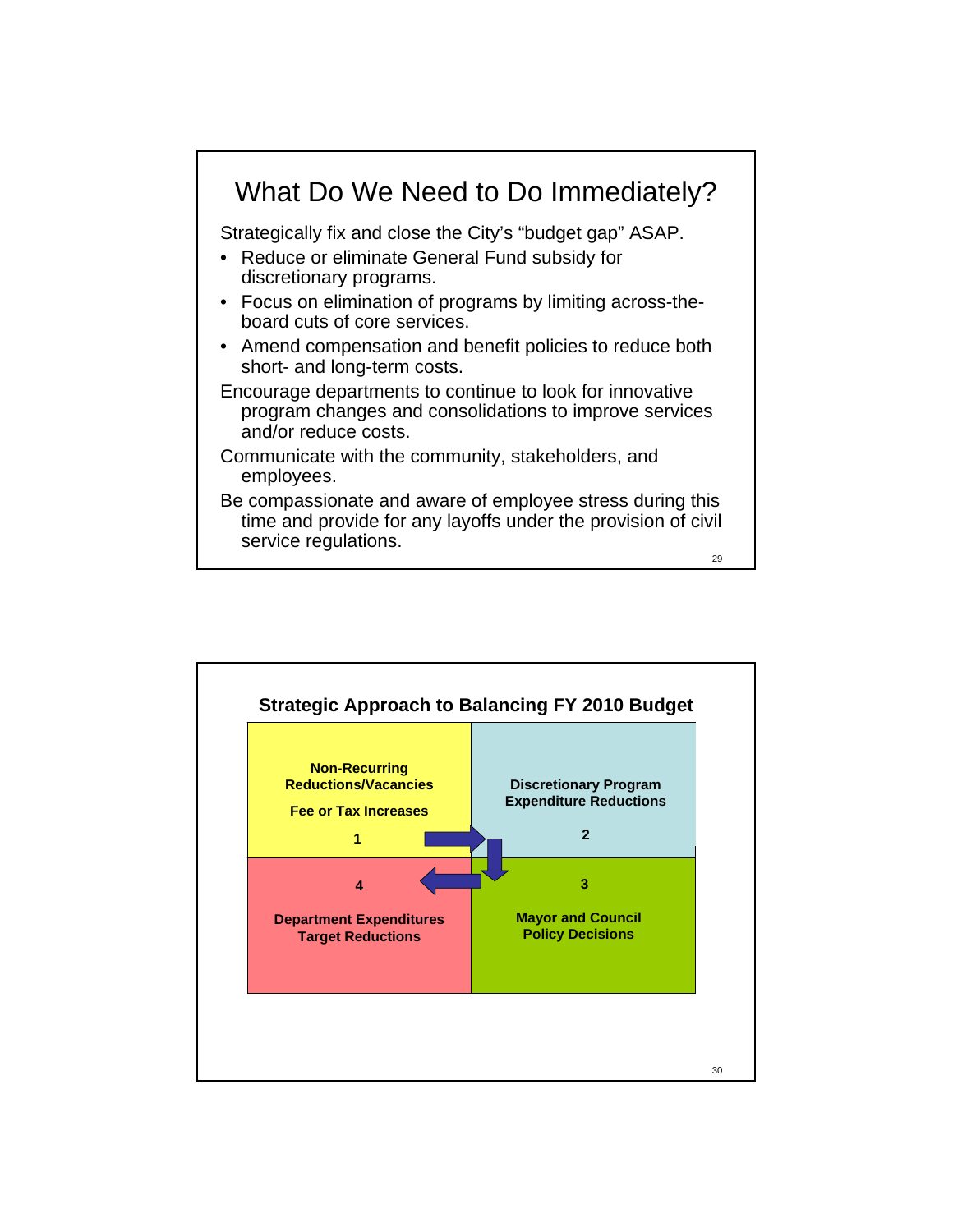

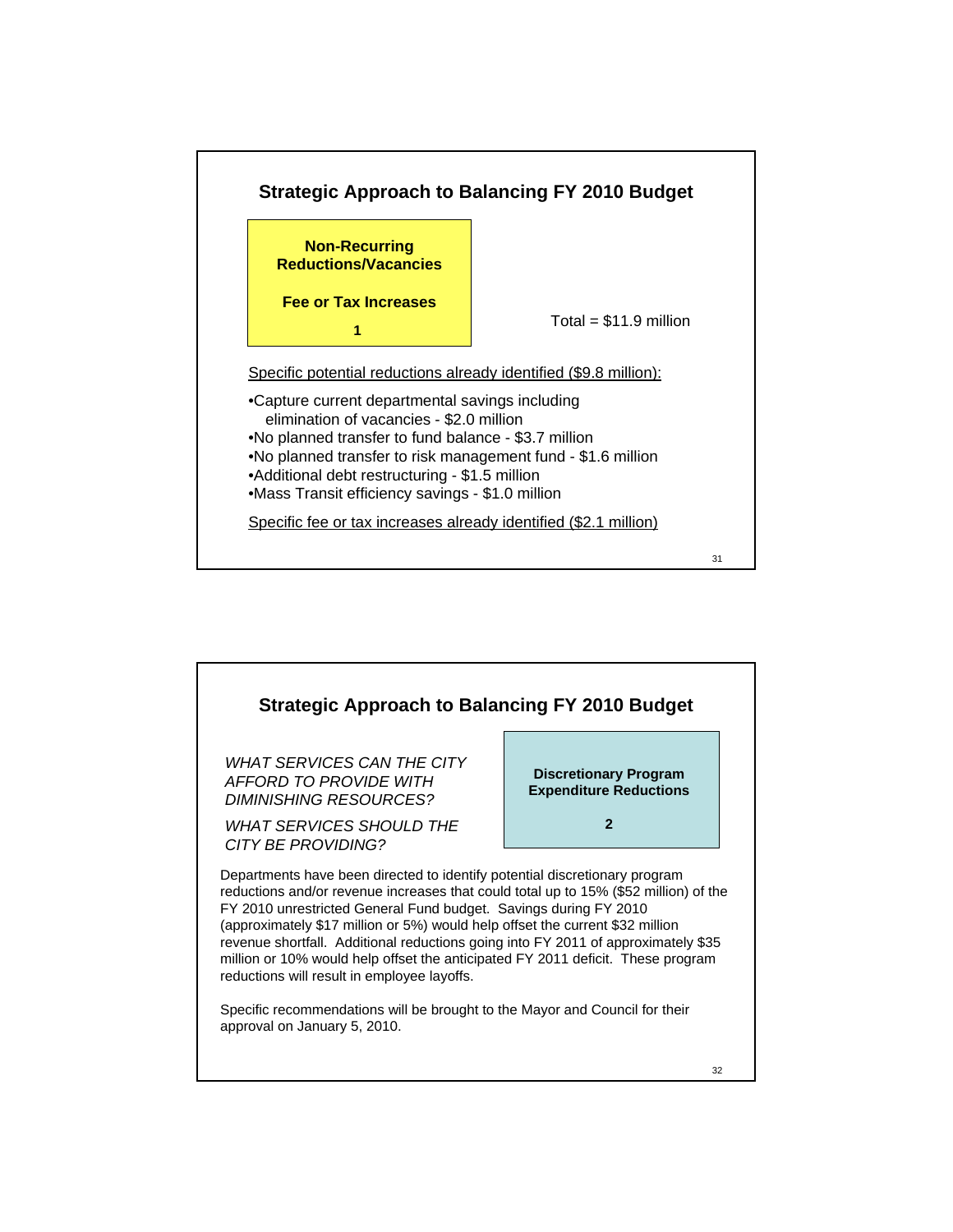

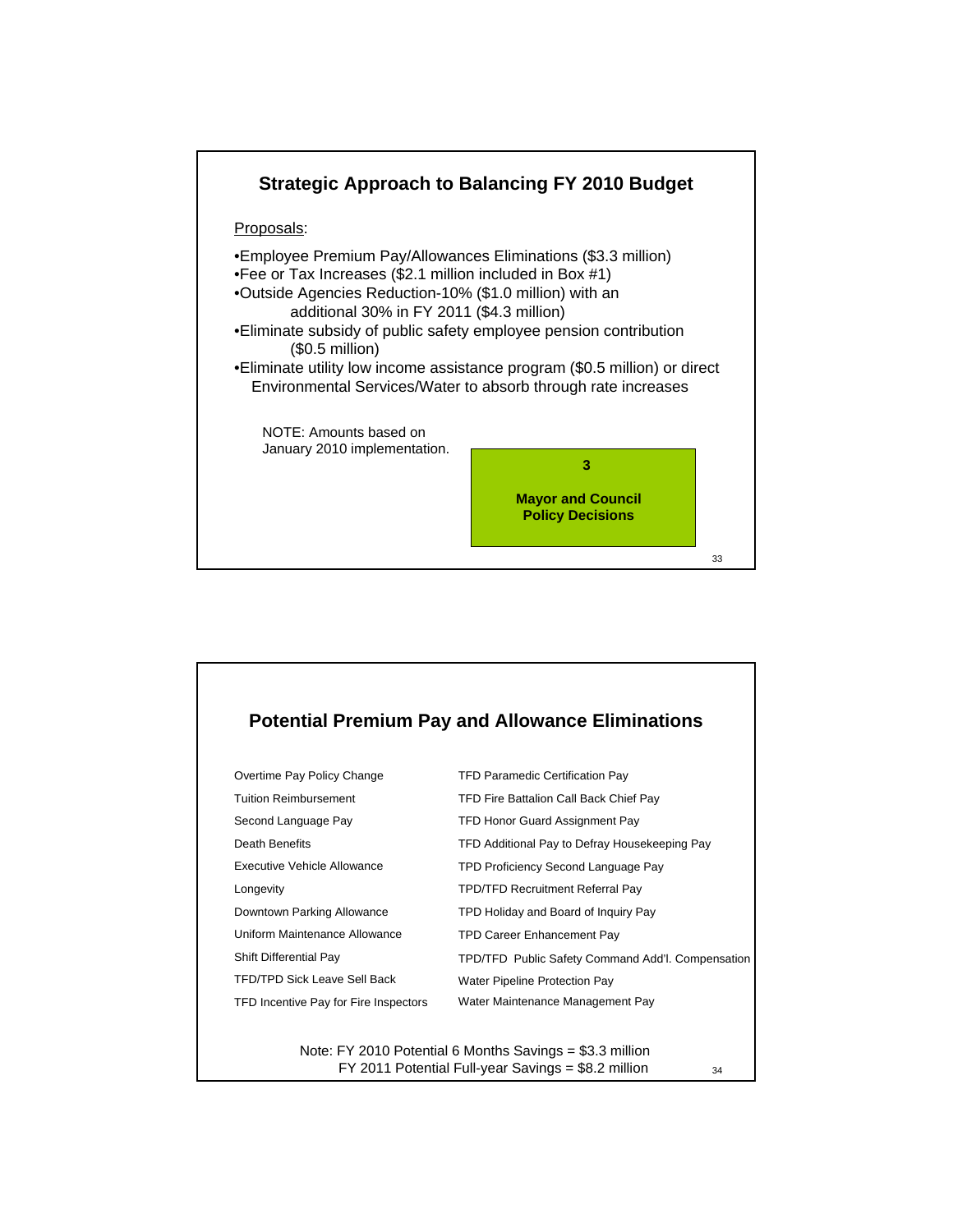| FY 2010 Proposed Revenue Sources |
|----------------------------------|
|----------------------------------|

| Institute collection of insurance deductible for Advanced Life Support from city residents<br>S.<br>Alternative to Jail Fee (Up to Judge)<br>Increase existing Development Services fees by at least 10% and add approximately a dozen new fees<br>Increase Parks & Recreation program fees for higher cost recovery<br>Increase Business License Fee by \$10 (from \$45 to \$55)<br>Repeal the cost of land deduction for sales tax<br>Institute new fee structure for Real Estate Division for cost recovery on public requests | 625,000<br>416,667<br>358,000 |
|-----------------------------------------------------------------------------------------------------------------------------------------------------------------------------------------------------------------------------------------------------------------------------------------------------------------------------------------------------------------------------------------------------------------------------------------------------------------------------------------------------------------------------------|-------------------------------|
|                                                                                                                                                                                                                                                                                                                                                                                                                                                                                                                                   |                               |
|                                                                                                                                                                                                                                                                                                                                                                                                                                                                                                                                   |                               |
|                                                                                                                                                                                                                                                                                                                                                                                                                                                                                                                                   |                               |
|                                                                                                                                                                                                                                                                                                                                                                                                                                                                                                                                   | 350,000                       |
|                                                                                                                                                                                                                                                                                                                                                                                                                                                                                                                                   | 170,833                       |
|                                                                                                                                                                                                                                                                                                                                                                                                                                                                                                                                   | 120,833                       |
|                                                                                                                                                                                                                                                                                                                                                                                                                                                                                                                                   | 72,917                        |
| Require special events license for "promoters" \$45 Business License fee                                                                                                                                                                                                                                                                                                                                                                                                                                                          | 9,167                         |
| Require special events license for "promoters" \$28 Dealer-Trade fee                                                                                                                                                                                                                                                                                                                                                                                                                                                              | 5,833                         |
| <b>Total Revenue if effective February 1, 2010</b><br>\$2,129,250                                                                                                                                                                                                                                                                                                                                                                                                                                                                 |                               |

35

36 **(Continued)**

| (DRAFT)                                                    | <b>Adopted GF</b><br>FY 2010 | FY 2010<br>10% Reduction | <b>Revised</b><br>FY 2010 |
|------------------------------------------------------------|------------------------------|--------------------------|---------------------------|
| <b>Economic and Workforce Development</b>                  |                              |                          |                           |
| Critical Path Institute (C-Path)                           | 158,440                      | 15.844                   | 142.596                   |
| <b>Business Improvement District (BID)</b>                 | 280,020                      | 28.002                   | 252,018                   |
| JobPath                                                    | 380,250                      | 38.025                   | 342.225                   |
| Metropolitan Tucson Convention and Visitors Bureau (MTCVB) | 4.036.350                    | 403.635                  | 3.632.715                 |
| Pro Neighborhoods                                          | 68.450                       | 6.845                    | 61.605                    |
| School Plus Jobs                                           | 471.510                      | 47.151                   | 424.359                   |
| Tucson Regional Economic Opportunities (TREO)              | 1.242.700                    | 124.270                  | 1.118.430                 |
| Subtotal                                                   | 6.637.720                    | 663.772                  | 5.973.948                 |
| <b>Arts and Cultural Enrichment</b>                        |                              |                          |                           |
| Tucson-Pima Arts Council (TPAC)                            | 525.530                      | 52.553                   | 472.977                   |
| El Centro Cultural de las Americas                         | 9.140                        | 914                      | 8.226                     |
| <b>Tucson Botanical Gardens</b>                            | 41.120                       | 4.112                    | 37,008                    |
| <b>Tucson Children's Museum</b>                            | 35.640                       | 3.564                    | 32.076                    |
| <b>Tucson Museum of Art</b>                                | 65,240                       | 6.524                    | 58.716                    |
| <b>Tucson Sister Cities Association</b>                    | 12.190                       | 1.219                    | 10.971                    |
| <b>Tucson Pops Orchestra</b>                               | 22,820                       | 2,282                    | 20,538                    |
| Subtotal                                                   | 711.680                      | 71.168                   | 640.512                   |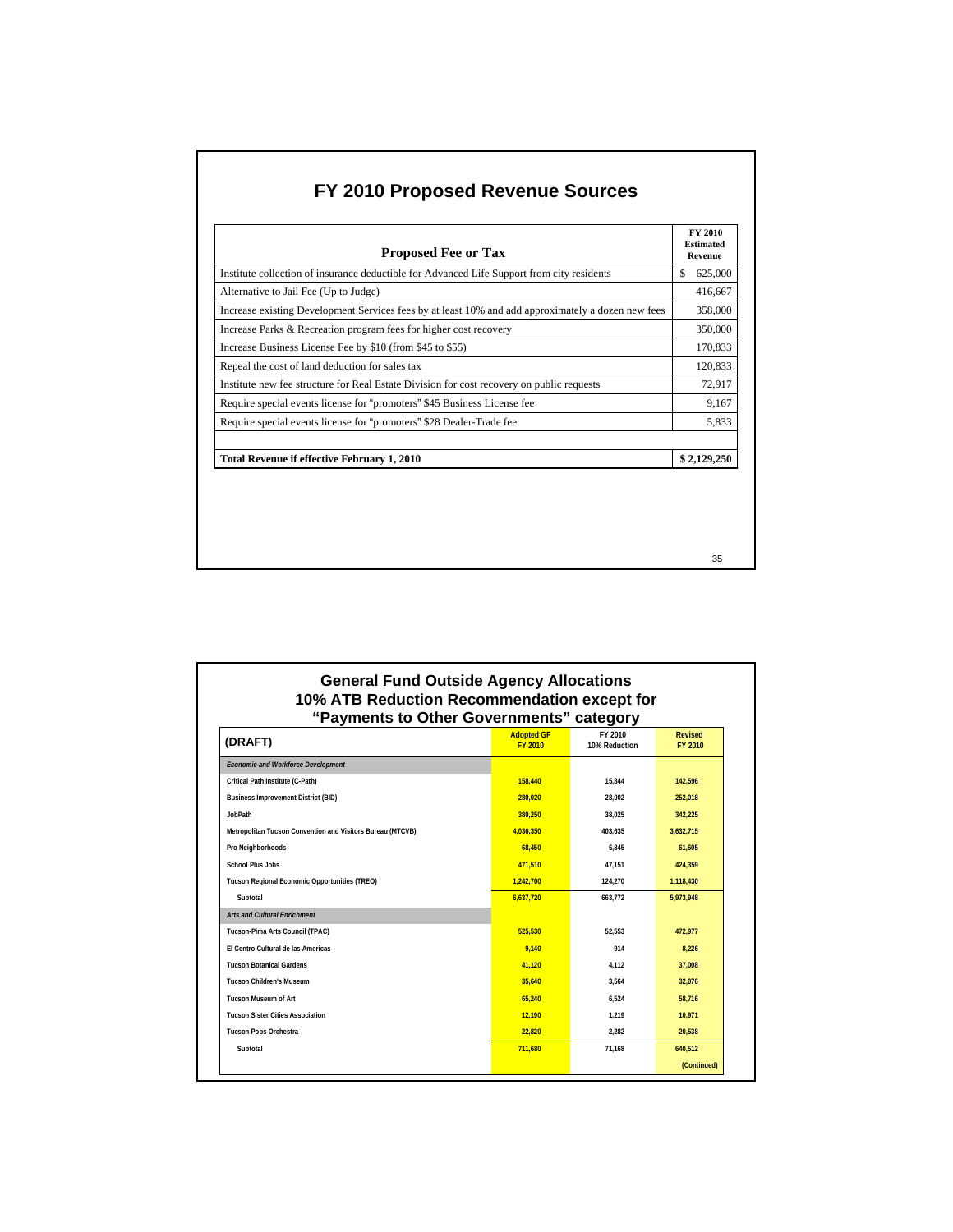#### **General Fund Outside Agency Allocations 10% Reduction Recommendation except for "Payments to Other Governments" category (Continued)**

| (DRAFT)                                                | <b>Adopted</b><br><b>GF FY 2010</b> | FY 2010<br>10% Reduction | <b>Revised</b><br>FY 2010 |
|--------------------------------------------------------|-------------------------------------|--------------------------|---------------------------|
| <b>Human Services</b>                                  |                                     |                          |                           |
| 88-Crime                                               | 12,610                              | 1.261                    | 11,349                    |
| Community Mediation Program (Our Family Services)      | 41,700                              | 4,170                    | 37,530                    |
| Human Services Plan                                    | 1,882,570                           | 188,257                  | 1,694,313                 |
| Humane Society of Southern Arizona                     | 13,710                              | 1,371                    | 12,339                    |
| Metropolitan Education Commission                      | 53,870                              | 5,387                    | 48,483                    |
| Pima County - Tucson Women's Commission                | 39,360                              | 3,936                    | 35,424                    |
| Subtotal                                               | 2,043,820                           | 204,382                  | 1,839,438                 |
| <b>Civic/Special Community Events</b>                  |                                     |                          |                           |
| <b>City Co-Sponsored Events</b>                        | 258,570                             |                          | 258,570                   |
| El Tour/Perimeter Bicycling Association of America     | 22,820                              | 2,282                    | 20,538                    |
| Southern Arizona Regional Science and Engineering Fair | 9,510                               | 951                      | 8,559                     |
| <b>Tucson Gem and Mineral Society</b>                  | 27,420                              | 2,742                    | 24,678                    |
| Subtotal                                               | 318,320                             | 5.975                    | 312,345                   |
|                                                        |                                     |                          | (Continued)               |
|                                                        |                                     |                          |                           |
|                                                        |                                     |                          | 37                        |

#### **General Fund Outside Agency Allocations 10% Reduction Recommendation except for "Payments to Other Governments" category (Continued)**

| (DRAFT)                                             | <b>Adopted GF</b><br><b>FY 2010</b> | FY 2010<br>10% Reduction  | <b>Revised</b><br>FY 2010 |
|-----------------------------------------------------|-------------------------------------|---------------------------|---------------------------|
| <b>Payments to Other Governments</b>                |                                     |                           |                           |
| Pima Animal Control Center                          | 1,315,890                           | $\overline{\phantom{a}}$  | 1,315,890                 |
| Pima Association of Governments (plus 100,580 HURF) | 197,420                             | $\overline{\phantom{a}}$  | 197,420                   |
| <b>Victim Witness</b>                               | 27,420                              | ٠                         | 27,420                    |
| Subtotal                                            | 1,540,730                           | ٠                         | 1,540,730                 |
| Other                                               |                                     |                           |                           |
| <b>Access Tucson</b>                                | 758.740                             | 75,874                    | 682,866                   |
| YMCA (Jacobs/Lighthouse/Mulcahy)                    | 88,410                              | 8,841                     | 79,569                    |
| Subtotal                                            | 847,150                             | 84,715                    | 762,435                   |
|                                                     |                                     |                           |                           |
| TOTAL                                               | \$12,099,420                        | $\mathbf{s}$<br>1,030,012 | \$11,069,408              |

Note: The proposed \$1 million reduction equals a 8.5% reduction to the \$12.1 million General Fund outside agency adopted allocation.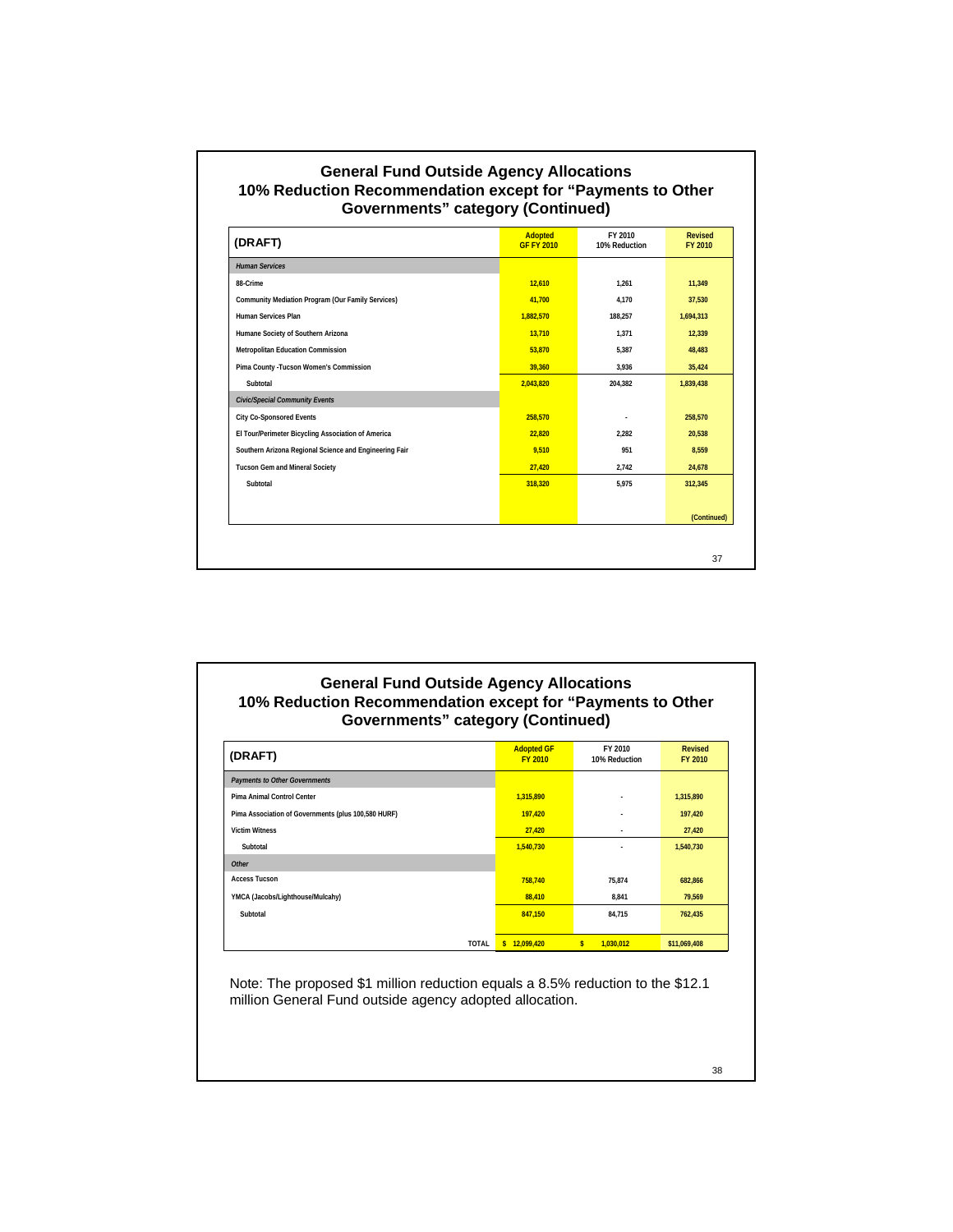

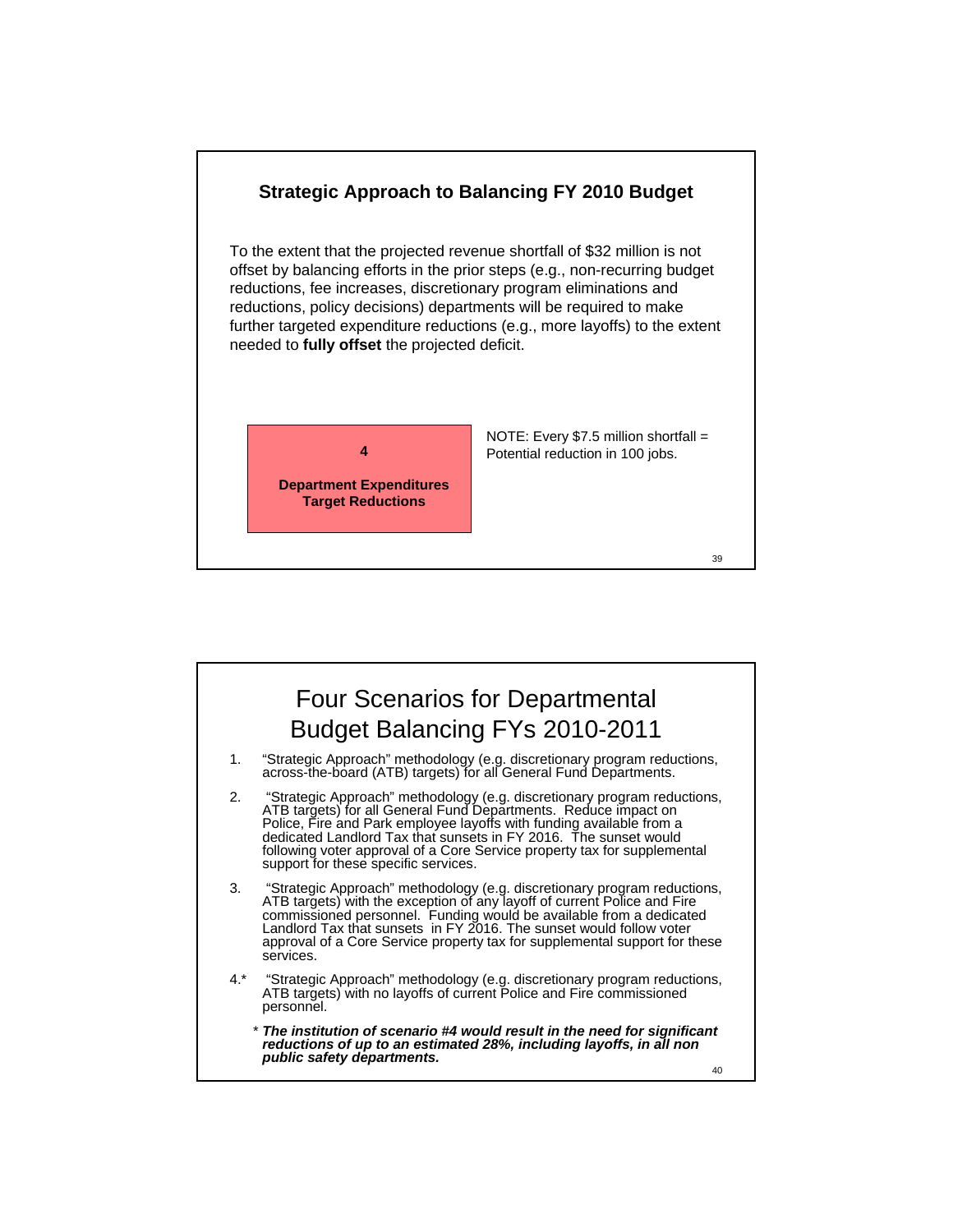

### **Summary of FY 2010 Strategic Approach Budget Balancing (millions)**

| <b>FY 2010 Revenue Shortfall</b>                                                                                                                                                                                              |                                                    | \$32.0 |
|-------------------------------------------------------------------------------------------------------------------------------------------------------------------------------------------------------------------------------|----------------------------------------------------|--------|
| 1. Current Projected Expenditure Savings (including vacancies)<br>No Fund Balance Transfer<br>No Supplemental Risk Management Fund Transfer<br>Debt Restructuring<br><b>Mass Transit Efficiencies</b><br>Fee or Tax Increases | (2.0)<br>(3.7)<br>(1.6)<br>(1.5)<br>(1.0)<br>(2.1) |        |
| Subtotal                                                                                                                                                                                                                      |                                                    | (11.9) |
| 2/4. Departmental Program Reductions                                                                                                                                                                                          |                                                    | (15.3) |
| 3. Employee Premium Pay Elimination<br><b>Outside Agencies</b><br>Low Income Subsidy                                                                                                                                          | (3.3)<br>(1.0)<br>(0.5)                            |        |
| Subtotal                                                                                                                                                                                                                      |                                                    | (4.8)  |
| Deficit (if all proposals adopted in full)                                                                                                                                                                                    |                                                    | -0-    |
| Ontion: Implement landlord tay (\$5 million estimated revenue in six months) to reduce                                                                                                                                        |                                                    |        |

Option: Implement landlord tax (\$5 million estimated revenue in six months) to reduce Departmental Program Reductions in Police, Fire, and Parks and Recreation.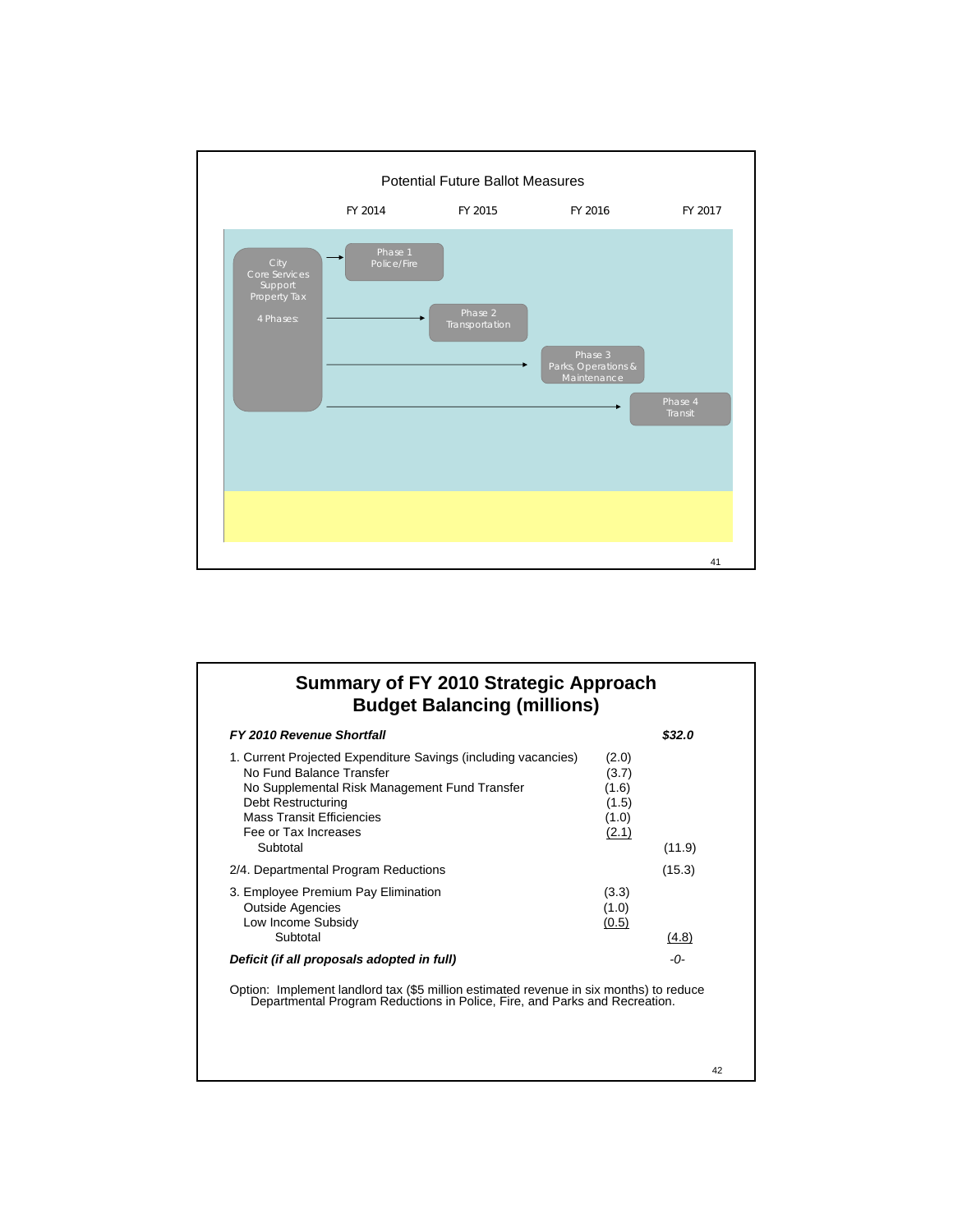

| FY 2011 Budget Deficit<br><b>Preliminary Projection</b><br>(millions)                                                                                                                                                                             |                                             |    |
|---------------------------------------------------------------------------------------------------------------------------------------------------------------------------------------------------------------------------------------------------|---------------------------------------------|----|
| Revenue Shortfall (assumes same as FY 2010)<br>Financial Recovery Plan Reductions (FY 2010 one-time fixes)*<br>State Shared Income Tax Reduction<br><b>Pension Increases</b><br><b>Health Plan Increases</b><br>COPS Debt Service - TPD Crime Lab | \$32.0<br>17.6<br>16.8<br>2.0<br>2.7<br>2.0 |    |
| <b>Potential Minimum Revenue Shortfall</b>                                                                                                                                                                                                        | \$73.1                                      |    |
| Less Proposed FY 2010 Structural Adjustments**                                                                                                                                                                                                    | (32.5)                                      |    |
| Outside Agencies Reduction (30% from FY 2010 revised)<br>Decrease in Mass Transit Subsidy (fare increase)<br>Recurring and Additional Departmental Structural Reductions                                                                          | (3.4)<br>(1.3)<br>TBD                       |    |
| Potential Deficit to be Further Offset by Departmental Reductions                                                                                                                                                                                 | \$35.9                                      |    |
| *<br>Includes assumption of no furlough days in FY 2011.                                                                                                                                                                                          |                                             |    |
| $***$<br>Assumes adoption of all proposed FY 2010 fees, revenues, and departmental<br>program and expenditure reductions (from "Strategic Approach to Balancing FY<br>2010 Budget") with no further revenue reductions.                           |                                             |    |
|                                                                                                                                                                                                                                                   |                                             | 44 |